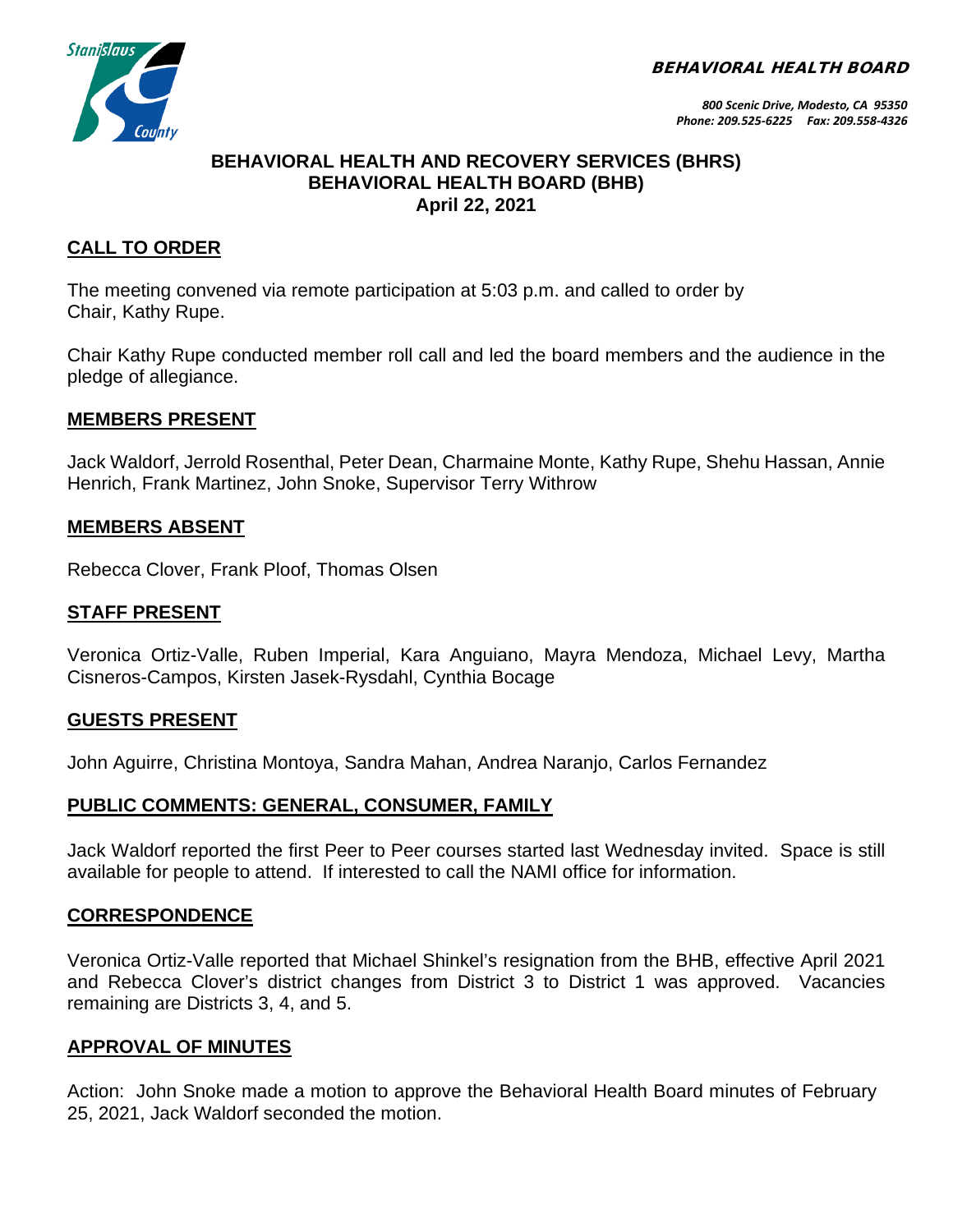Behavioral Health Board April 22, 2021 Page 2 of 4

# **BOARD OF SUPERVISORS (BOS) REPORT**

Supervisor Withrow reported the BOS approved the BHRS Strategic Plan on March 30, 2021. In addition, shared good news that all adults 18 years and older are now eligible for the COVID-19 vaccine.

## **PRESENTATION: Mental Health Services Act (MHSA) Three Year Innovation Plan**

Martha Cisneros-Campos, MHSA Manager and Kirsten Jasek-Rysdahl, BHRS Outcomes Manager provided a PowerPoint presentation with a brief overview of the MHSA Innovation plan that entails the implementation of three proposed programs and its funding. The programs include Early Psychosis Learning Healthcare Network (LHCN) Statewide Collaborative; Full Service Partnership (FSP) Multi-County Collaborative; Community Planning Process and Stakeholder Input for Increased Innovation Planning, Design and Implementation.

## **COMMITTEE REPORTS**

## **EXECUTIVE COMMITTEE**

Kathy Rupe reported the committee met on April 1. The committee agreed to have a presentation on the MHSA Three-Year Innovation Plan from Martha Cisneros Campos. The public review and comment period of the MHSA plan will end on April 30. The MHSA Plan will be brought back to the BHB after the 30-day review as a special meeting or during the next BHB meeting in on May. Frank P. asked about outreach workers and the best practices for none clinical. Frank mentioned a book that he came across that had different ideas and values that would be useful to review. Members agreed to having ongoing discussions on the different populations for a clearer understanding on the difference between mild to moderate service and who is responsible to service the different populations.

#### **IMPACT-DEPARTMENT RUN SERVICES**

None reported.

#### **IMPACT-CONTRACT RUN SERVICES**

None reported.

#### **MANAGED CARE**

None reported.

#### **PREVENTION AND COMMUNITY EDUCATION/OUTREACH**

Carlos Hernandez reported the committee met and had discussion around Strategic Plan changes. In addition, Dr. Janet Pineda-Nunez shared this would be the last year for Each Mind Matters statewide campaign. Jennifer Marsh shared the Drop the Drugs bi-annual event started on April 24 conducting drive- thru events due to pandemic. The committee discussed ways on how to reach out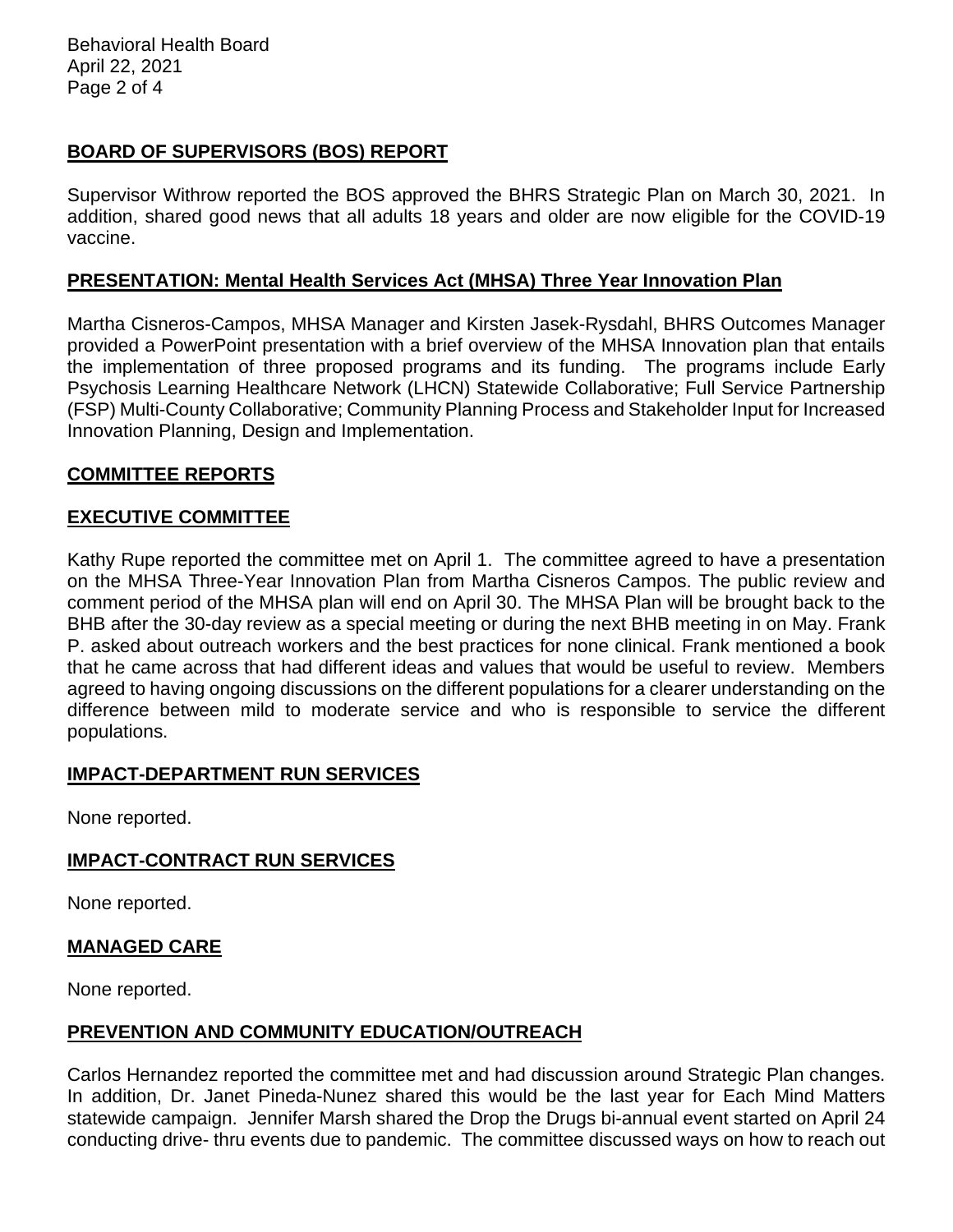Behavioral Health Board April 22, 2021 Page 3 of 4

to folks living in community care homes. The committee also discussed the department efforts around Opioid issue in Stanislaus County.

# **ADMINISTRATIVE, FISCAL MANAGEMENT**

Peter Dean reported the committee met and inquired about obtaining a quarterly department budget report that demonstrates the budget allocation for each of the programs implemented. Jack Waldorf added that Kirsten Jasek-Rysdahl provided useful information on outcomes and what the Department is doing to expand outcome information.

## **CULTURAL COMPETENCY, EQUITY AND SOCIAL JUSTICE COMMITTEE (CCESJC)**

Ruben Imperial reported the committee continues to have programs present an overview of their program demographic information with a goal to ensure that as an organization and treatment provider are addressing the inequities in the department and community in terms of mental healthcare. The CCESJC continues to document these conversations and monitoring data as the department implements the Strategic Plan.

## **DEPARTMENT REPORT**

Ruben Imperial reported the following highlights:

- The Opioid Public Health Emergency impacting Stanislaus County and the efforts of the Opioid Safety Coalition. Veronica Ortiz-Valle will send the Opioid Safety Coalition Join Press Release to members.
- Provided a brief summary of the widening budget deficit and planning priorities for sustainable funding.
- Provided an overview of the Fiscal Sustainability and the organizations capacity building. Reference to the Board of Superiors report for additional information.
- Discussed the Community Partnerships such as Project Resolve and Criminal Justice Partnerships, Cradle to Career, Homeless Efforts, Stanislaus COVID-19 Children's Mental Health Partnerships, and MHSA.
- Discussed the Core Treatment Model and Mental Health Continuum of Care.
- Shared a slide regarding the organization structure highlighting the consolidation of the Office of Public Guardian restructure and Care Coordination Team. In addition, spoke of the shifts in Prevention and Early Intervention funding.
- BHRS continues to be proactive in dealing with COVID-19 impacts.
- Shared an overview the Adult and Children System of Care structure and consolidation.

# **ANNOUNCEMENTS**

Ruben Imperial shared on an upcoming statewide Webinar addressing Psychiatric Advance Directives that would further refine this process. The webinar information will be sent to the members for reference.

# **ADJOURNMENT**

There being no further business, the meeting adjourned at 6: p.m. The next virtual meeting will be May 27, 2021, 5:00 p.m. – 6:51 p.m. via Zoom.